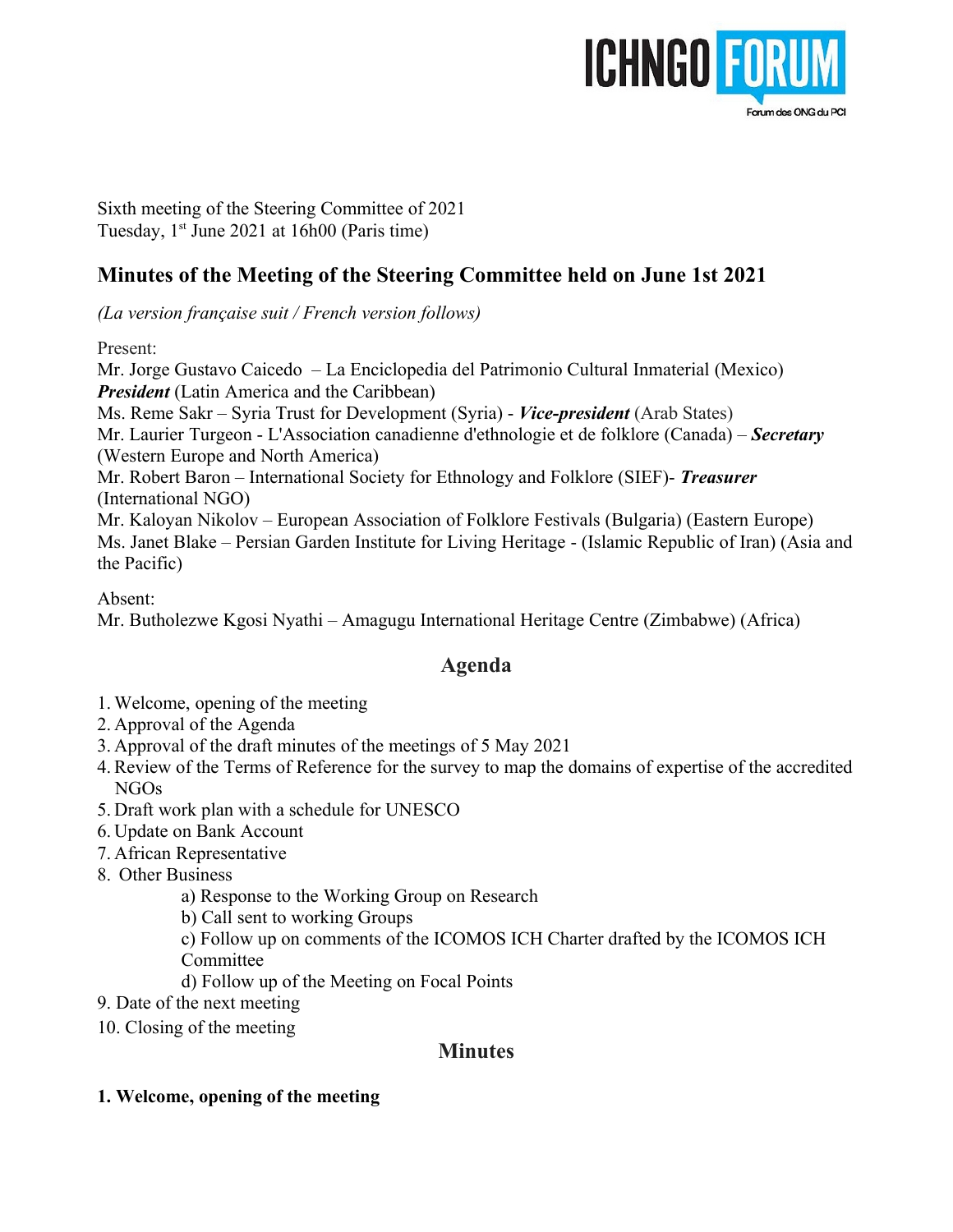

Welcome remarks to the members of the Steering Committee and opening of the meeting by the President, Jorge Gustavo Caicedo.

### **2. Approval of the Agenda**

The agenda is approved with two modifications: add point 7 regarding the African Representative and to point 8 Other Business d) Follow up of the Meeting on Focal Points.

# **3. Approval of the draft minutes of the 5 May 2021 meeting**

The minutes of 5 May 2021 meeting are adopted with no changes.

# **4. Review of the Terms of Reference**

The Terms of Reference of the survey aimed to map the expertise of accredited NGOs requested by the Secretariat have been revised following our last meeting with the Secretariat of the Convention, represented by Tim Curtis, Fumiko Ohinata, Leandro Paredo, and and Hughes Sicard. The number of NGOs to be surveyed has been reduced to 64, instead of 154, and the budget has been increased by 5000 \$US. The approach suggested by the Steering Committee has been accepted by the Secretariat. The members of the Steering Committee would like to request a modification to article 1.3 of the TOR because it will not be possible to include all NGOs from under-represented regions in the sample of 64 NGOs. There are more than 64 from under-represented regions. Furthermore, it will be important to cover a few NGOs from the over-represented region of Western Europe and North America (group 1) to have a reliable sample. To avoid any misunderstandings, article 1.3 should read: "Conduct one-on-one interviews with the accredited NGOs (target 64 NGOs) to verify and consolidate the outcomes of the survey. **All NGOs located in under-represented regions shall be included.** (Deleted) As many NGOs as possible located in under-represented regions shall be included.(Added) The number of NGOs located in Group 1 shall be reduced to fit within the above-mentioned ceiling and allow for a balanced geographical identification of expertise". The President will be writing to the Secretariat to request this change in the text.

# **5. Draft work plan with a schedule for UNESCO**

A work plan was discussed and drafted. Many of the questions of the on-line survey have already been formulated. This questionnaire will be completed by June  $16<sup>th</sup>$ . It appeared only appropriate that the representatives of each electoral group would carry on the one-on-one surveys: Jorge Gustavo Caicedo (Latin America and the Caribbean), Reme Sakr (Arab States), Laurier Turgeon (Western Europe and North America), Robert Baron (International), Kaloyan Nikolov (Eastern Europe), Janet Blake (Asia and the Pacific). Because we do not currently have a representative from Africa on the Steering Committee and the number of International NGOs and those from group 1 surveyed will be limited, it was agreed that Robert Baron would interview the NGOs from the English-speaking African countries and Laurier Turgeon would cover the ones from the French-speaking African countries. Each member of the Steering Committee would be responsible for approximately 8 to 9 interviews. The budget will be discussed at a future date.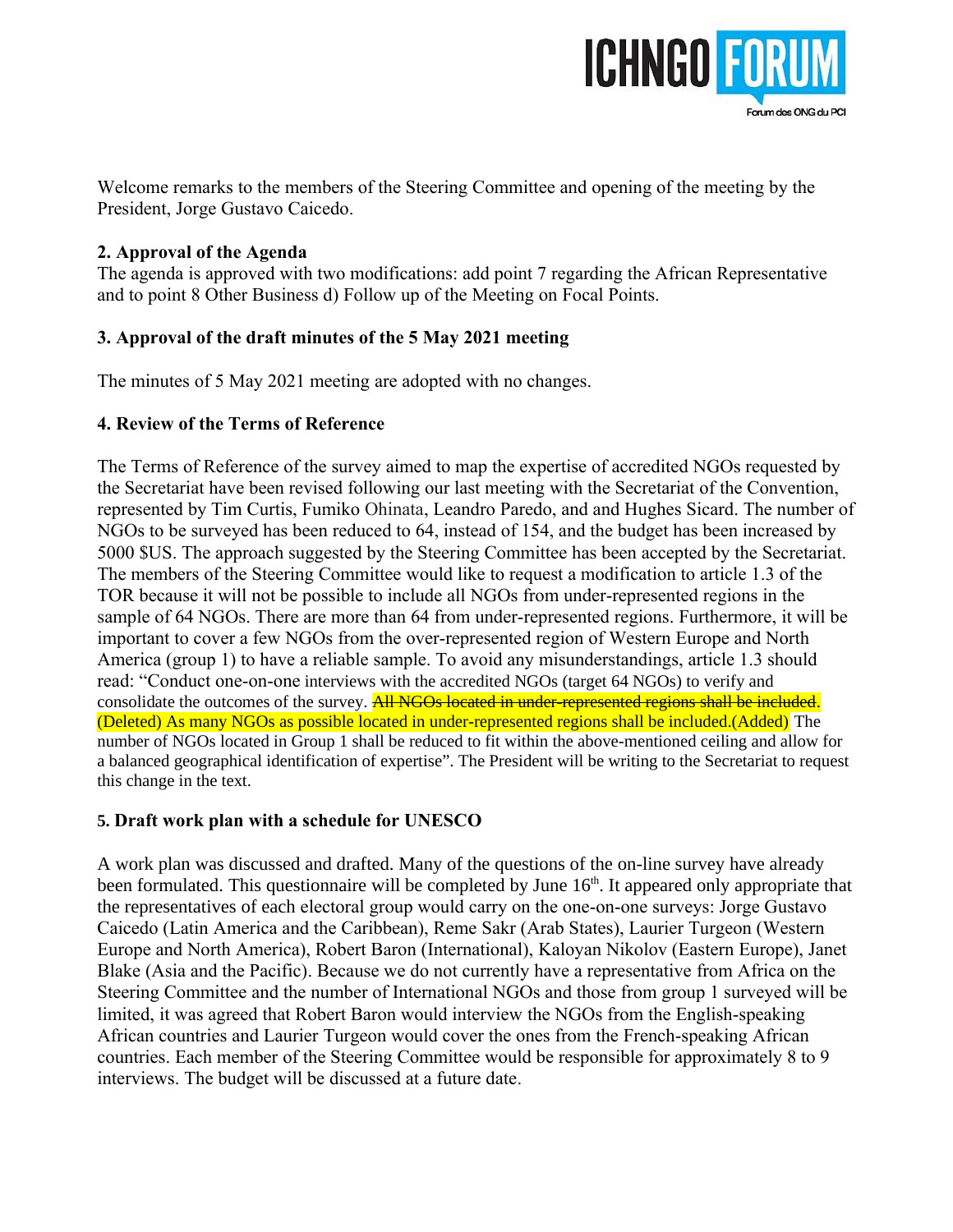

#### **6. Update on Bank Account**

The Société Générale Bank in Paris has requested the signature of a "Convention de compte d'association" by each of the three members of the Steering Committee authorized to withdraw funds: Jorge Gustavo Caicedo (President), Laurier Turgeon (Secretary) and Robert Baron (Treasurer). The document has been sent to each of the signatories and will be returned to the bank by postal mail. This is the final document requested by the bank before providing access to the account.

### **7. African Representative**

Butholezwe Kgosi Nyathi has not participated in any of the meetings since the  $6<sup>th</sup>$  of January 2021. According to the By-Laws a member of the Steering Committee losses his status as member after missing more than three meetings without valid excuses (article 28). The Steering Committee unanimously appoints Berte Sekou to represent Africa who had presented his application at the last elections and came in second. The appointment will be made until the next election for Steering Committee members as specified in the By-Laws (article 29).

#### **9. Other Business**

a) Response to the Working Group on Research A letter was sent as discussed at the last SC meeting, but no response has yet been received.

b) Call sent to Working Groups

The President has sent a letter to all of the working groups as discussed at the last meeting. No response has yet been received.

c) Follow up on comments of the ICOMOS ICH Charter drafted by the ICOMOS ICH Committee

Janet Blake and Robert Baron have commented and suggested additions to the Charter. Laurier Turgeon is in the process of adding his comments.

d) Follow up of the Meeting on Focal Points

Kaloyan Nikolov represented the Steering Committee at the meeting on the  $25<sup>th</sup>$  of May organized by the **European Network of Focal Points for the 2003 Convention (ENFP)** which was initiated by the UNESCO Group 1 and 2 countries. The proposal was launched during the UNESCO training on periodic reporting by focal points in Italy and Finland. The SC would like to invite the Network to present their work at the Forum meeting in Colombo, Sri Lanka, in December.

### **9. Date of the next meeting**

The next meeting will take place on Wednesday 7 July 2021 (16h00 Paris time).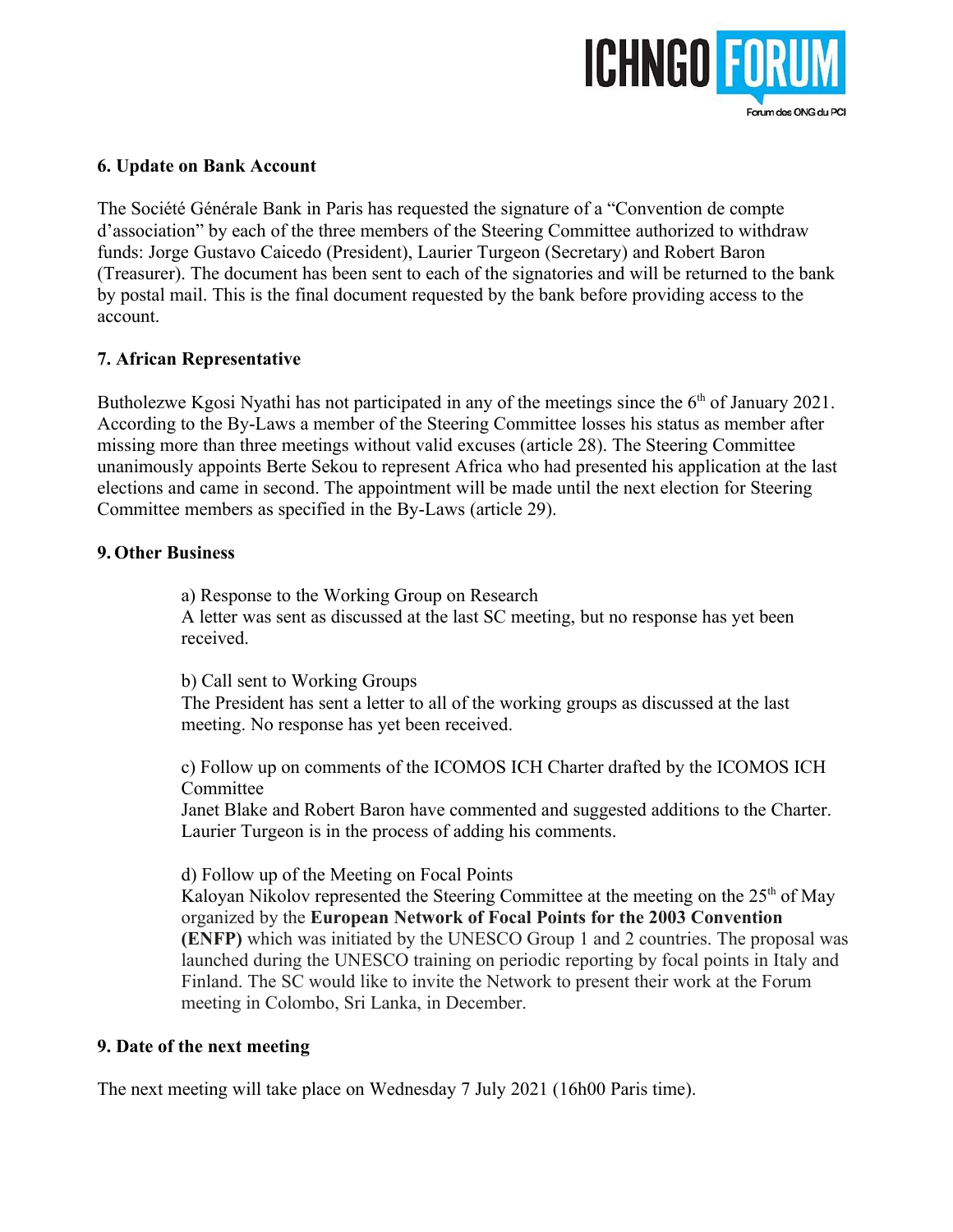

# **10. Closing of the meeting**

The meeting is brought to a close at 13:10 (19h10 Paris time.) Laurier Turgeon, Secretary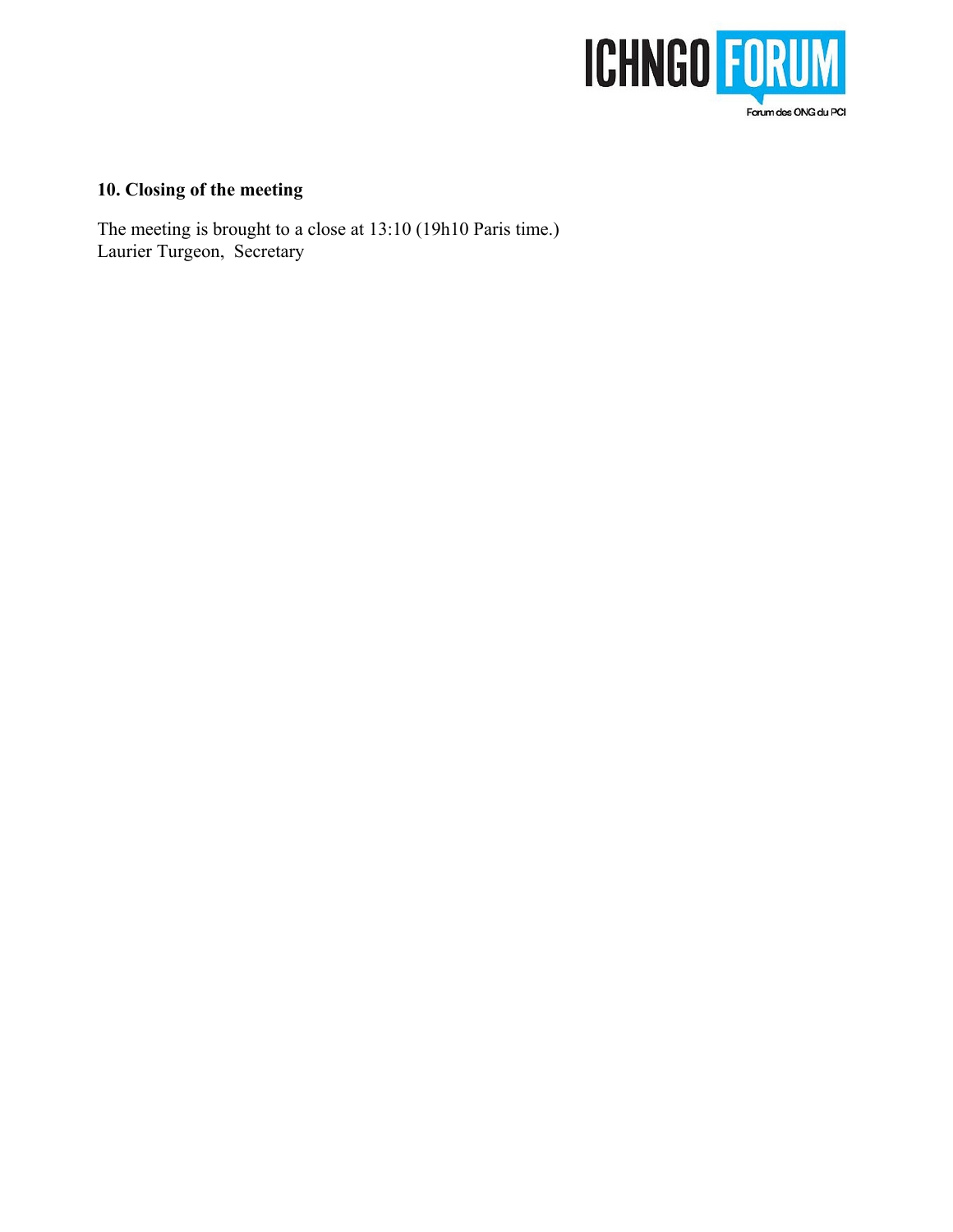

# **Procès-verbal de la réunion du Comité directeur du 1er juin 2021**

Présents:

M. Jorge Gustavo Caicedo – La Enciclopedia del Patrimonio Cultural Inmaterial (Mexico) *Président* (Amérique latine et Caraïbe)

Mme Reme Sakr – Syria Trust for Development (Syria) - *Vice-présidente* (États arabes) M. Laurier Turgeon - L'Association canadienne d'ethnologie et de folklore (Canada) – *Secrétaire* (Europe de l'Ouest et Amérique du Nord)

M. Robert Baron – Société international d'ethnologie et de folklore (SIEF)- *Trésorier* (ONG international)

M. Kaloyan Nikolov – European Association of Folklore Festivals (Bulgaria) (Europe de l'Est) Mme Janet Blake – Persian Garden Institute for Living Heritage - (République Islamique d'Iran) (Asie -- Pacifique)

Absent :

M. Butholezwe Kgosi Nyathi – Amagugu International Heritage Centre, (Zimbabwe) (Afrique)

# **Ordre du jour**

- **1) Mot de bienvenue et ouverture de la réunion**
- **2) Approbation de l'ordre du jour**
- **3) Approbation du procès-verbal de la réunion du 5 mai 2021**

**4) Révision des Termes de références de l'enquête sur les domaines d'expertise des ONG accréditées**

- **5) Plan de travail et calendrier**
- **6) Suivi sur le compte bancaire**
- **7) Représentant de l'Afrique**
- 8) **Varia**
- a) Réponse du groupe de travail en recherche
- b) Appel envoyé aux groupes de travail
- c) Suivi concernant la Charte ICOMOS sur le PCI
- d) Informations sur la rencontre sur les points focaux
- 9) Date de la prochaine réunion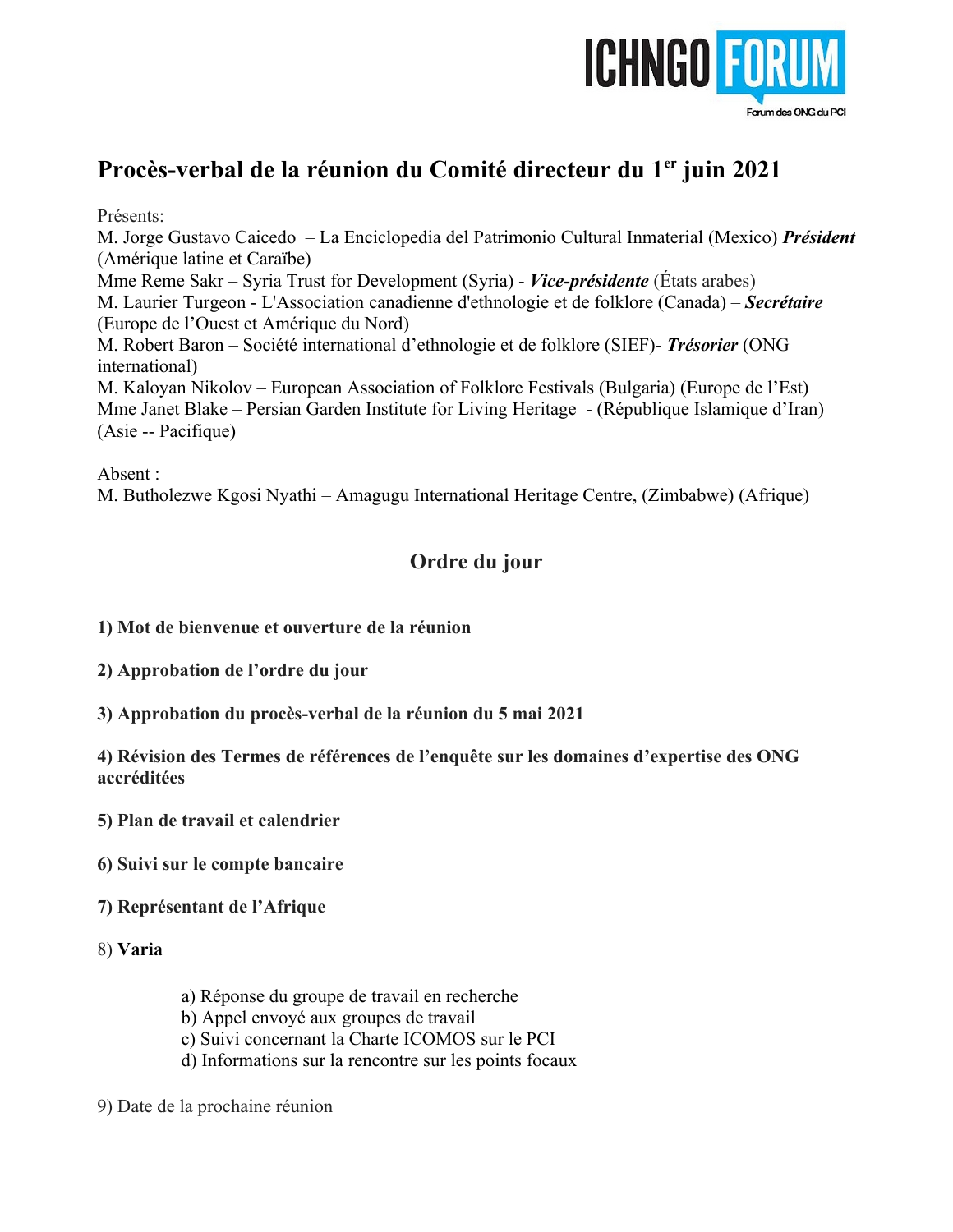

10) Levée de la séance

# **Procès-verbal**

# **1) Mot de bienvenue et ouverture de la réunion**

Mot de bienvenue aux membres du Comité de pilotage et ouverture de la réunion par le Président, Jorge Gustavo Caicedo.

# **2) Approbation de l'ordre du jour**

L'ordre du jour est approuvé avec deux modifications : on propose d'ajouter un point 7concernant le représentant de l'Afrique et au point 8 varia, d) suivi sur la rencontre du réseau européen des points focaux.

# **3) Approbation du procès-verbal de la réunion du 7 avril 2021**

Le procès-verbal de la réunion du 5 mai 2021 est adopté sans modifications.

# **4) Révisions des Termes de références de l'enquête sur les domaines d'expertise des ONG accréditées.**

Les termes de référence (TDR) de l'enquête visant à cartographier l'expertise des ONG accréditées demandées par le Secrétariat ont été révisés à la suite de notre dernière réunion avec le Secrétariat de la Convention, représenté par Tim Curtis, Fumiko Ohinata, Leandro Paredo et Hughes Sicard. Le nombre d'ONG à enquêter a été réduit à 64, au lieu de 154, et le budget augmenté de 5000 \$US. L'approche suggérée par le Comité directeur a été acceptée par le Secrétariat. Les membres du Comité de pilotage souhaitent demander une modification de l'article 1.3 des TDR car il ne sera pas possible d'inclure toutes les ONG des régions sous-représentées dans l'échantillon de 64 ONG. Il y en a plus de 64 provenant de régions sous-représentées. De plus, il sera important de couvrir quelques ONG de la région surreprésentée de l'Europe de l'Ouest et de l'Amérique du Nord (groupe 1) pour avoir un échantillon fiable. Pour éviter tout malentendu, l'article 1.3 doit lire : « Mener des entretiens individuels avec les ONG accréditées (cible 64 ONG) pour vérifier et consolider les résultats de l'enquête. Toutes les ONG situées dans les régions sous-représentées doivent être incluses. (Supprimé) Le plus grand nombre possible d'ONG situées dans des régions sousreprésentées doit être inclus. (Ajouté) Le nombre d'ONG situées dans le groupe 1 doit être réduit pour s'adapter au plafond susmentionné et permettre une identification géographique équilibrée et représentatif de l'échantillon ». Le Président écrira au Secrétariat pour demander cette modification du texte.

# **5) Plan de travail et calendrier**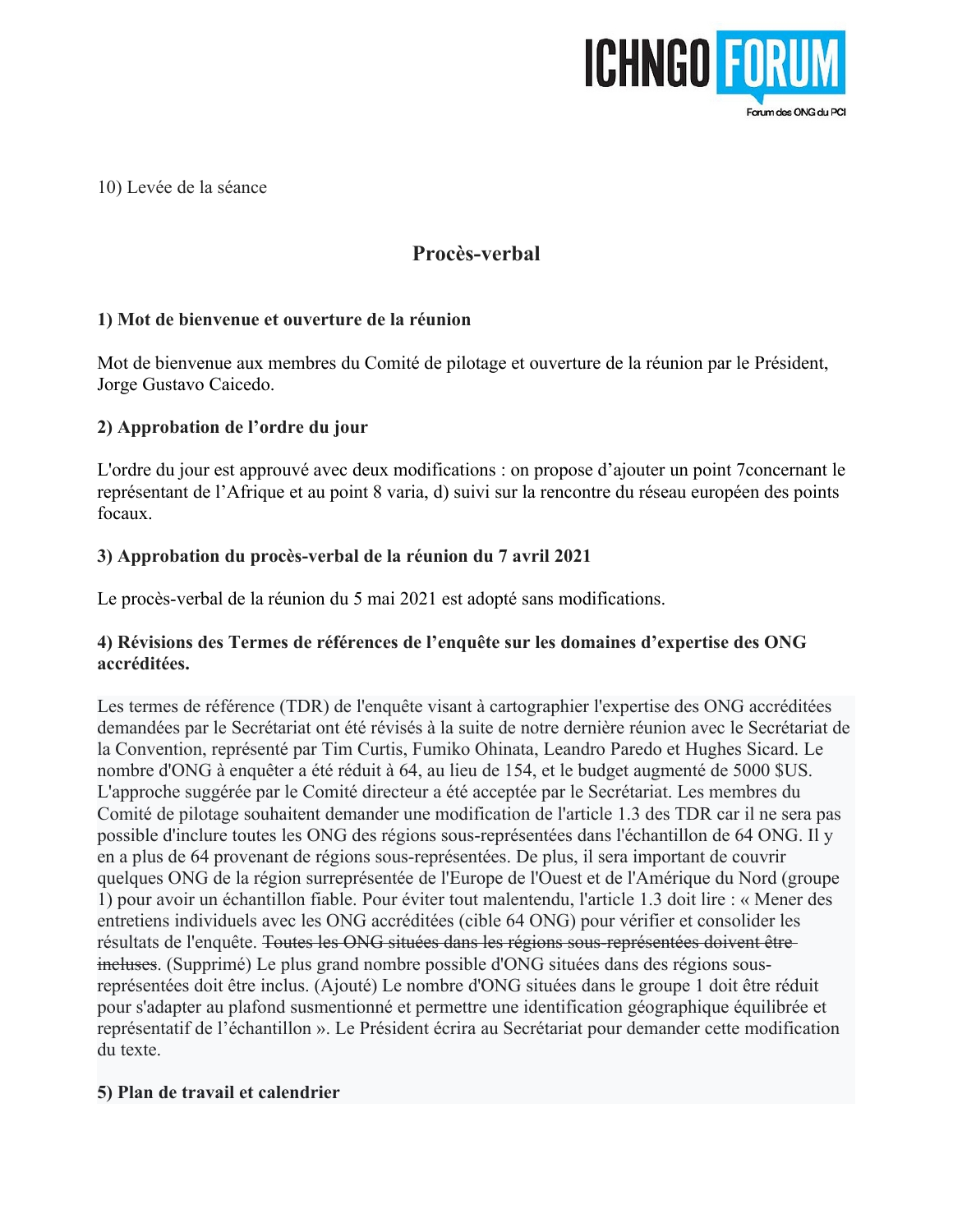

Un plan de travail a été discuté et rédigé. De nombreuses questions de l'enquête en ligne ont déjà été formulées. Ce questionnaire sera complété d'ici le 16 juin. Il semblait tout à fait approprié que les représentants de chaque groupe électoral mènent les enquêtes individuelles : Jorge Gustavo Caicedo (Amérique latine et Caraïbes), Reme Sakr (États arabes), Laurier Turgeon (Europe occidentale et Amérique du Nord), Robert Baron (International), Kaloyan Nikolov (Europe de l'Est), Janet Blake (Asie et Pacifique). Parce que nous n'avons pas actuellement de représentant de l'Afrique au sein du comité de pilotage et que le nombre d'ONG internationales et celles du groupe 1 interrogées sera limité, il a été convenu que Robert Baron interviewerait les ONG des pays africains anglophones et Laurier Turgeon couvrirait ceux des pays africains francophones. Chaque membre du comité directeur serait responsable d'environ 8 à 9 entrevues.

Les questions liées au budget seront discutées à une prochaine réunion.

# **6) Suivi du compte bancaire**

La Banque Société Générale à Paris a demandé la signature d'une « Convention de compte d'association » par chacun des trois membres du Comité de pilotage habilités à retirer des fonds : Jorge Gustavo Caicedo (Président), Laurier Turgeon (Secrétaire) et Robert Baron (Trésorier). Le document a été envoyé à chacun des signataires et sera retourné à la banque par courrier postal. Il s'agit du dernier document demandé par la banque avant de donner accès au compte.

# **7) Représentant de l'Afrique**

Butholezwe Kgosi Nyathi n'a participé à aucune des réunions depuis le 6 janvier 2021. Selon les statuts, un membre du Comité directeur perd son statut de membre après avoir manqué plus de trois réunions sans excuse valable (article 28). Le Comité de Pilotage désigne à l'unanimité Berte Sekou pour représenter l'Afrique qui avait présenté sa candidature aux dernières élections et est arrivé deuxième. La nomination se fera jusqu'à la prochaine élection des membres du Comité de Pilotage telle que précisée dans les Statuts (article 29).

# **8) Varia**

a) Réponse au Groupe de travail sur la recherche Une lettre a été envoyée comme discuté lors de la dernière réunion du Comité de Pilotage, mais aucune réponse n'a encore été reçue.

b) Appel envoyé aux groupes de travail

Le Président a envoyé une lettre à tous les groupes de travail, comme discuté lors de la dernière réunion. Aucune réponse n'a encore été reçue.

c) Suivi des commentaires de la Charte du PCI de l'ICOMOS rédigée par le Comité du PCI de l'ICOMOS